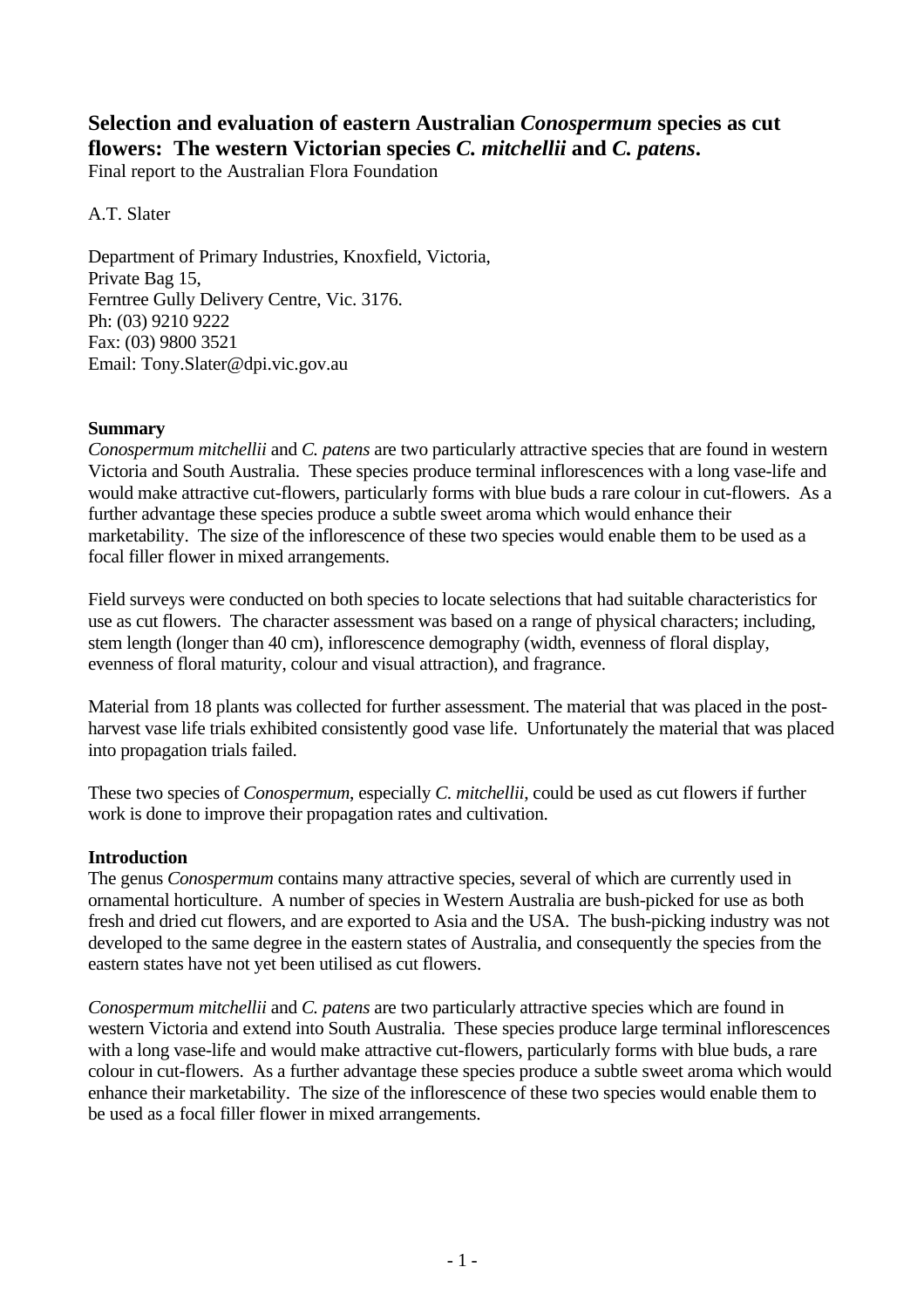# **Objectives**

The objectives of this project were to:

- conduct a field survey to assess individual plants of *C. mitchellii* and *C. patens* on physical characteristics; including stem length, inflorescence shape and size, the colour of the flowers and floral bracts, and the presence and strength of the floral aroma.

- determine the vase life of the superior forms under controlled conditions.

- establish these superior forms in cultivation, by obtaining propagation material, and conducting propagation trials.

## **Field survey of material suitable for development as cut flowers**

Plants from *Conospermum mitchellii* and *C. patens* were surveyed in natural populations in western Victoria for their suitability as cut flowers. Character assessment in the field was based on a range of physical characters; including, stem length (longer than 40 cm), inflorescence demography (width, evenness of floral display, evenness of floral maturity, colour and visual attraction), and fragrance.

## **Descriptions of the species observed in the field populations**

*Conospermum mitchellii* is an erect multi-stemmed shrub that reached a height of 2m. The branches rarely branch and are covered by long dark green leaves. The flowering season was from late October to mid December. The floral display was a compound inflorescence up to 15cm in diameter. The flowers are surrounded by a bract, which varies in colour from pale cream to dark blue.

*Conospermum patens* is a small erect shrub up to 80 cm. The branches rarely branch and are covered with short linear leaves. The flowering season was from late October to mid December. The floral display is a small compound inflorescence up to 5 cm in diameter. The flowers are surrounded by a bract that varies in colour from pale to dark blue.

## **Selection of plant and floral material**

In total 18 selections of the two species were collected (Table 1), 2 selections of *C. patens* and 16 of *C. mitchellii*. The 16 selections of *C. mitchellii* were collected based on variations in the size and shape of the inflorescence, and the colour of the bracts around the young flowers.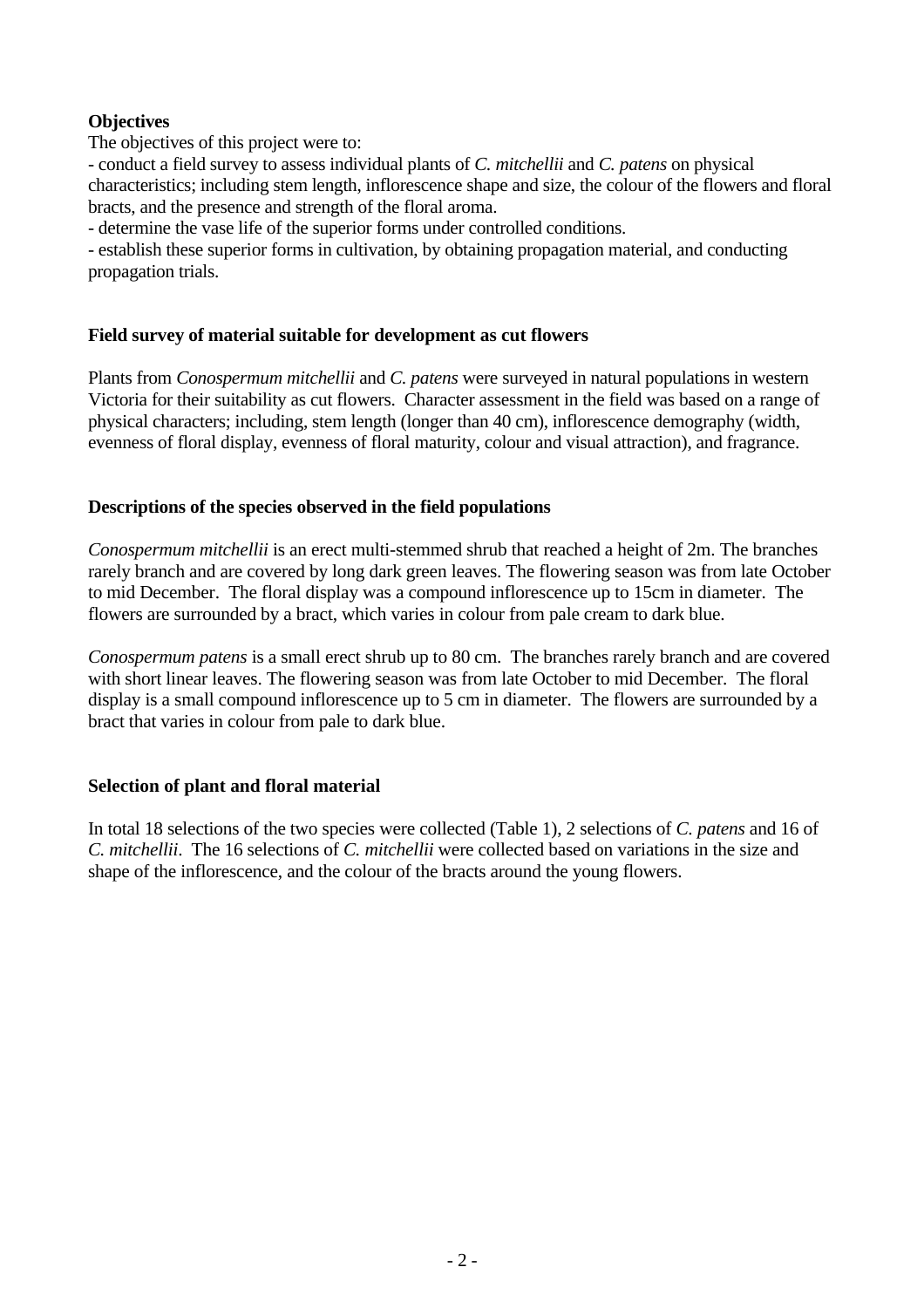| <b>Species</b> | Code              | <b>Collection location</b> | <b>Field comments</b>                                          |  |
|----------------|-------------------|----------------------------|----------------------------------------------------------------|--|
| C. mitchellii  | CMMZ1             | Mt Zero Rd                 | Blue buds, late flowering                                      |  |
| C. mitchellii  | CMMZ2             | Mt Zero Rd                 | Large heads                                                    |  |
| C. mitchellii  | CMMZ3             | Mt Zero Rd                 | Paler blue bracts                                              |  |
| C. patens      | CPMZ1             | Mt Zero Rd                 | Dark blue form                                                 |  |
| C. mitchellii  | CMMZ4             | Mt Zero Rd                 |                                                                |  |
| C. patens      | CPMZ <sub>6</sub> | Mt Zero Rd                 | Pale blue form                                                 |  |
| C. mitchellii  | CMMA1             | Near Mt Abrupt             | Early flowering, large heads 12 cm, dark blue<br><b>bracts</b> |  |
| C. mitchellii  | CMMA <sub>2</sub> | Near Mt Abrupt             | Blue centres, heads variable                                   |  |
| C. mitchellii  | CMMA3             | Near Mt Abrupt             | Very dark blue bracts, late flowering,                         |  |
| C. mitchellii  | CMMA4             | North of Mt Abrupt         | Blue bracts, 12 cm heads, flat, compact                        |  |
| C. mitchellii  | CMMA5             | North of Mt Abrupt         | Cream-white flowers, little blue, large heads<br>12 cm,        |  |
| C. mitchellii  | CMMW1             | Mt William                 | Large 15 cm heads, domed, blue bracts                          |  |
| C. mitchellii  | CMMW <sub>2</sub> | Mt William                 | Pale blue bracts, robust plant                                 |  |
| C. mitchellii  | CMMW3             | Mt William                 | Open large heads, blue bracts, robust plant                    |  |
| C. mitchellii  | CMMW4             | Mt William                 | Smaller heads, light blue bracts                               |  |
| C. mitchellii  | CMMW <sub>5</sub> | Mt William                 | Good heads, robust                                             |  |
| C. mitchellii  | CMMW <sub>6</sub> | Mt William                 | Globular heads, dark blue bracts                               |  |
| C. mitchellii  | CMMW7             | Mt William                 | Open inflorescence, little colour blue and<br>yellow           |  |

**Table 1. Collection details for selections of** *C. mitchellii* **and** *C. patens.*

## **Vase life assessment**

Plants selected in the field were assessed for their post-harvest vase life. Stems for assessment were collected from each plant, placed in a plastic bag with moistened paper then placed on ice for transport back to the laboratory. Transport and treatment of the flowering material occurred within 48h of harvest. The stems were placed in distilled water and maintained under controlled environmental conditions (20 $^{\circ}$ C, 65% RH, 10 µmol m<sup>-2</sup>s<sup>-1</sup>), until they were no longer considered suitable.

The optimum length of vase life for both species could not be determined as the field collected material was of unknown maturity, and was kept dry for up to 48 hours after harvest. The stems of *C. mitchellii* remained acceptable for a period of up to 23 days (Table 2), despite the harsh treatment surrounding harvest.

The end of vase life of most of the *C. mitchellii* and *C. patens* stems was due to wilting and flower drop. Further work will be required to determine if this would occur on cultivated stems, and if rehydrating solutions could extend the vase life further, although the *C. mitchellii* generally exhibited an acceptable vase life (Table 2). Further work would be required to determine the optimum vase life of stems in cultivation.